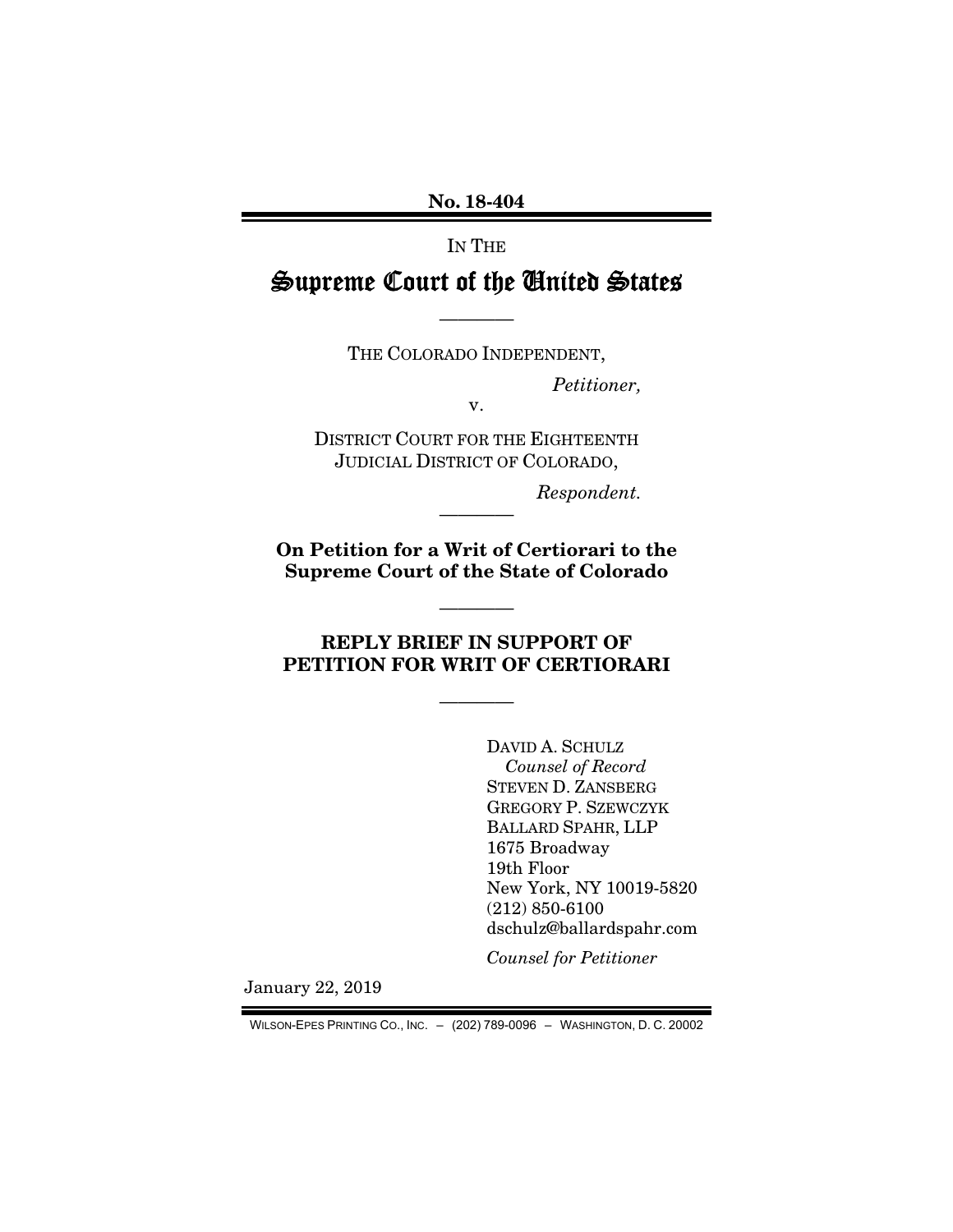## TABLE OF CONTENTS

|                                                                                                                                                                                                              | $\ddot{\rm ii}$ |
|--------------------------------------------------------------------------------------------------------------------------------------------------------------------------------------------------------------|-----------------|
| PRELIMINARY STATEMENT                                                                                                                                                                                        | 1               |
|                                                                                                                                                                                                              | $\overline{2}$  |
| I. The Issue Presented Was Not Waived<br>and Was Squarely Decided by the                                                                                                                                     | $\overline{2}$  |
| II. The Colorado Supreme Court's Ruling<br>Conflicts With Every Other State Court<br>of Last Resort and Every Circuit That<br>Has Addressed the Question Presented,<br>and With This Court's Opinions in the |                 |
| III. No Factual Disputes or Issues Uniquely<br>Within the Province of State Law Are                                                                                                                          | 7               |
|                                                                                                                                                                                                              | 9               |
|                                                                                                                                                                                                              | 12              |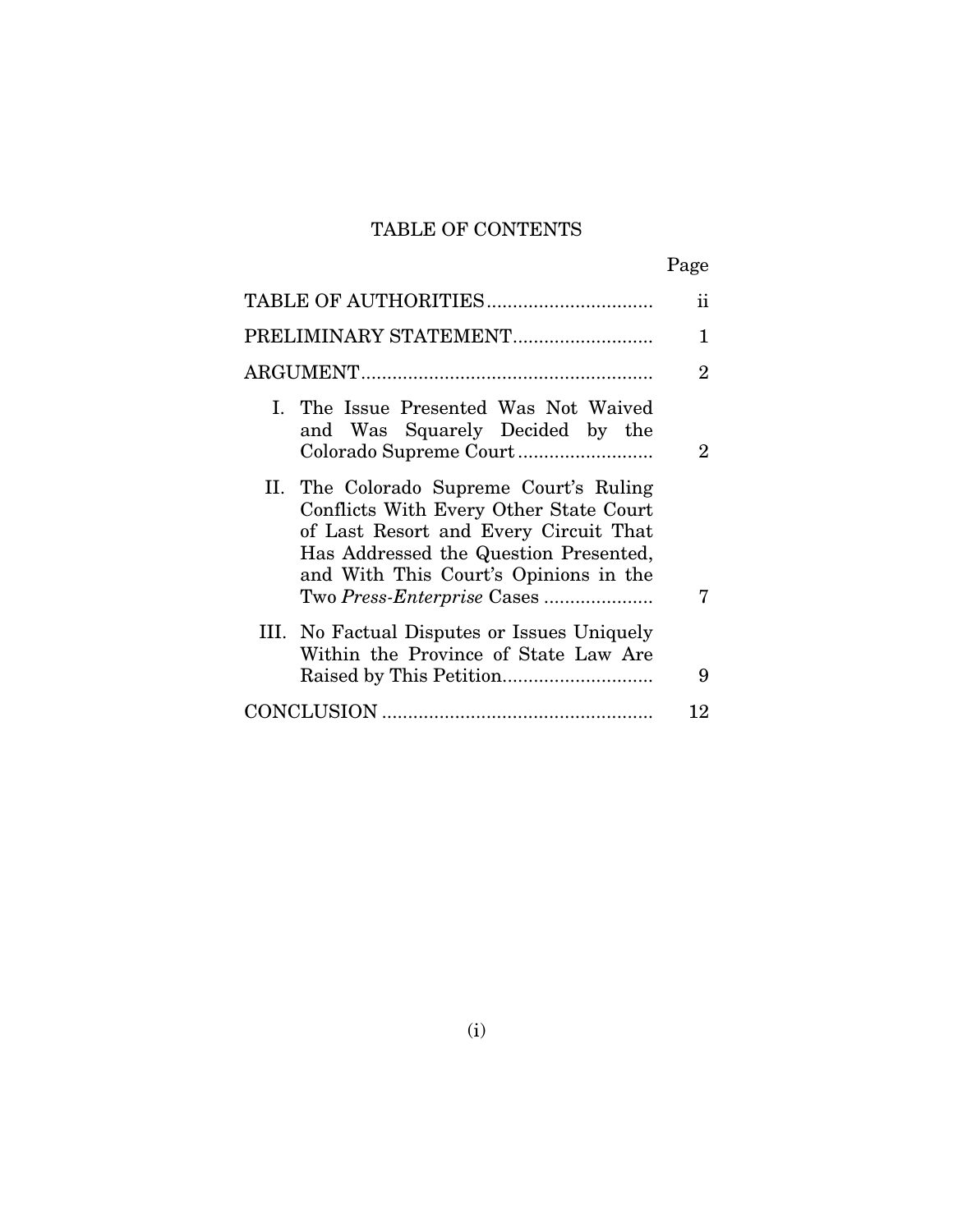# TABLE OF AUTHORITIES

| CASES<br>Page(s)                                                                  |
|-----------------------------------------------------------------------------------|
| Erckman v. United States,<br>5                                                    |
| Globe Newspaper Co. v. Super. Ct.,<br>11                                          |
| New York ex rel. Bryant v. Zimmerman,<br>5                                        |
| Press-Enterprise Co. v. Super. Ct.,                                               |
| Press-Enterprise Co. v. Super. Ct.,                                               |
| Richmond Newspapers v. Virginia,                                                  |
| United States v. Smith,<br>776 F.2d 1104 (3d Cir. 1985)<br>8                      |
| United States v. Valenti,<br>987 F.2d 708 (11th Cir. 1993)<br>8                   |
| CONSTITUTION                                                                      |
|                                                                                   |
| <b>OTHER AUTHORITIES</b>                                                          |
| Presumptive, OXFORD DICTIONARY (2019),<br>https: en.oxforddictionaries.com/defini |

|                                         | 3  |
|-----------------------------------------|----|
| Qualified, OXFORD DICTIONARY (2019),    |    |
| https:en. oxforddictionaries.com/defini |    |
|                                         | 3. |

ii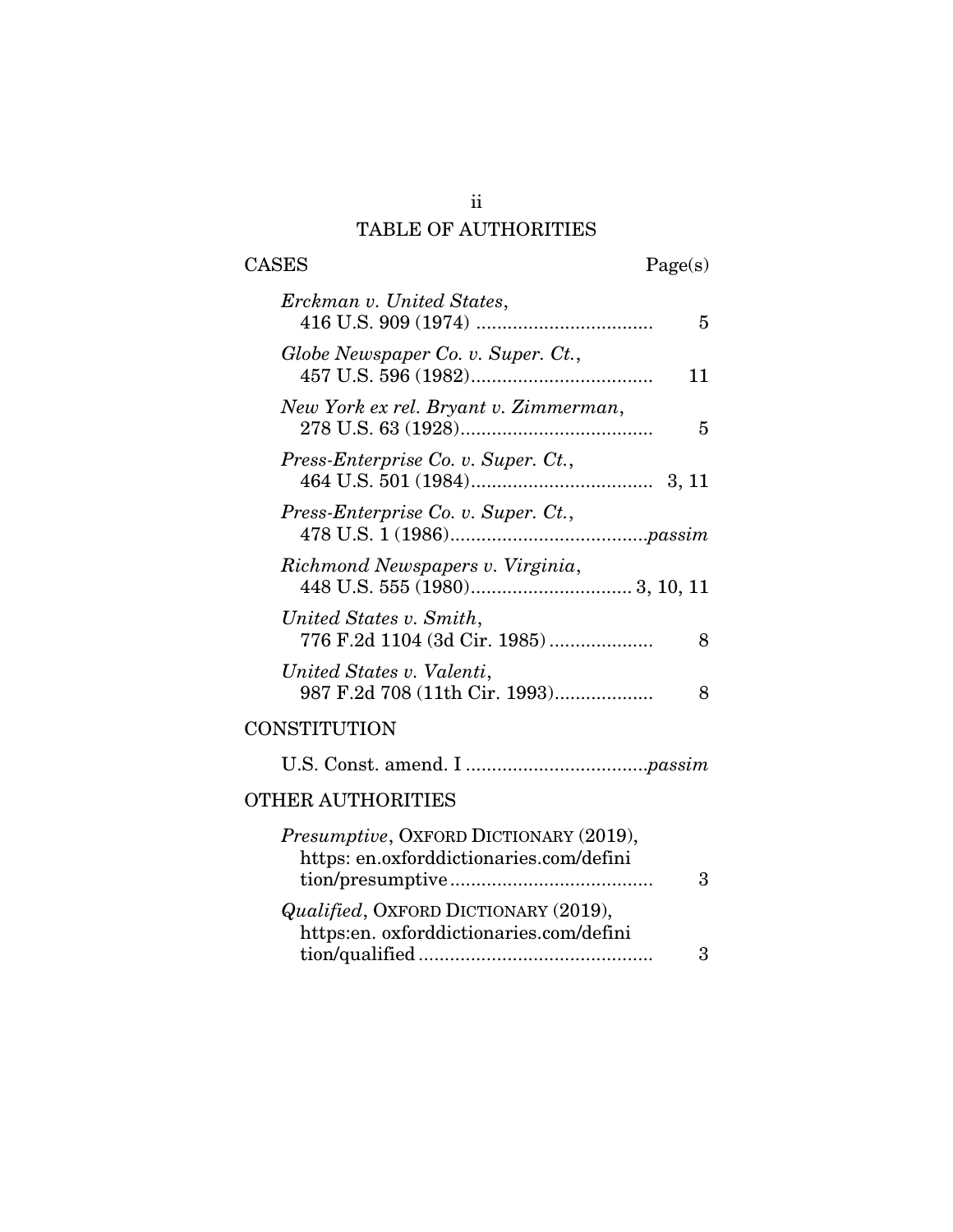#### PRELIMINARY STATEMENT

The plainly erroneous arguments advanced in Respondent's brief in opposition (BIO) only confirm that *certiorari* should be granted. Respondent argues for waiver by groundlessly claiming that "presumptive" means "mandatory;" portrays the Colorado court's order as consistent with precedent by improperly conflating the "experience and logic" test for determining *where* the First Amendment access right applies with the separate context-specific analysis required to determine *if* the right may be overcome; and, points to entirely irrelevant factual uncertainties and State regulatory interests that have no bearing on the proper resolution of scope of the First Amendment access right squarely presented by the Petition. None of Respondent's grounds for opposing *certiorari* has any merit.

Respondent strains to portray the Colorado Supreme Court's ruling as necessary "to ensure the safety of witnesses," BIO 1, but cites to nothing in the record because the Colorado courts never provided any explanation for the broad secrecy imposed. It also asserts that all relevant facts in the sealed records have been disclosed. *Id.* 3. But even if true (and defendant Owens denies it, Owens Resp. 4), the claim says nothing about disclosure of counsel's arguments over an alleged prosecutorial conflict of interest and other grounds for disqualification, Pet. App. 8a, or about the court's reasons for declining to disqualify the prosecutor, all of which remain hidden from the public.

Respondent's effort to downplay the factual significance of the Colorado Supreme Court's ruling is unpersuasive, but the ruling's legal significance is unquestionable. The ruling contradicts holdings of this Court and the uniform holdings of other appellate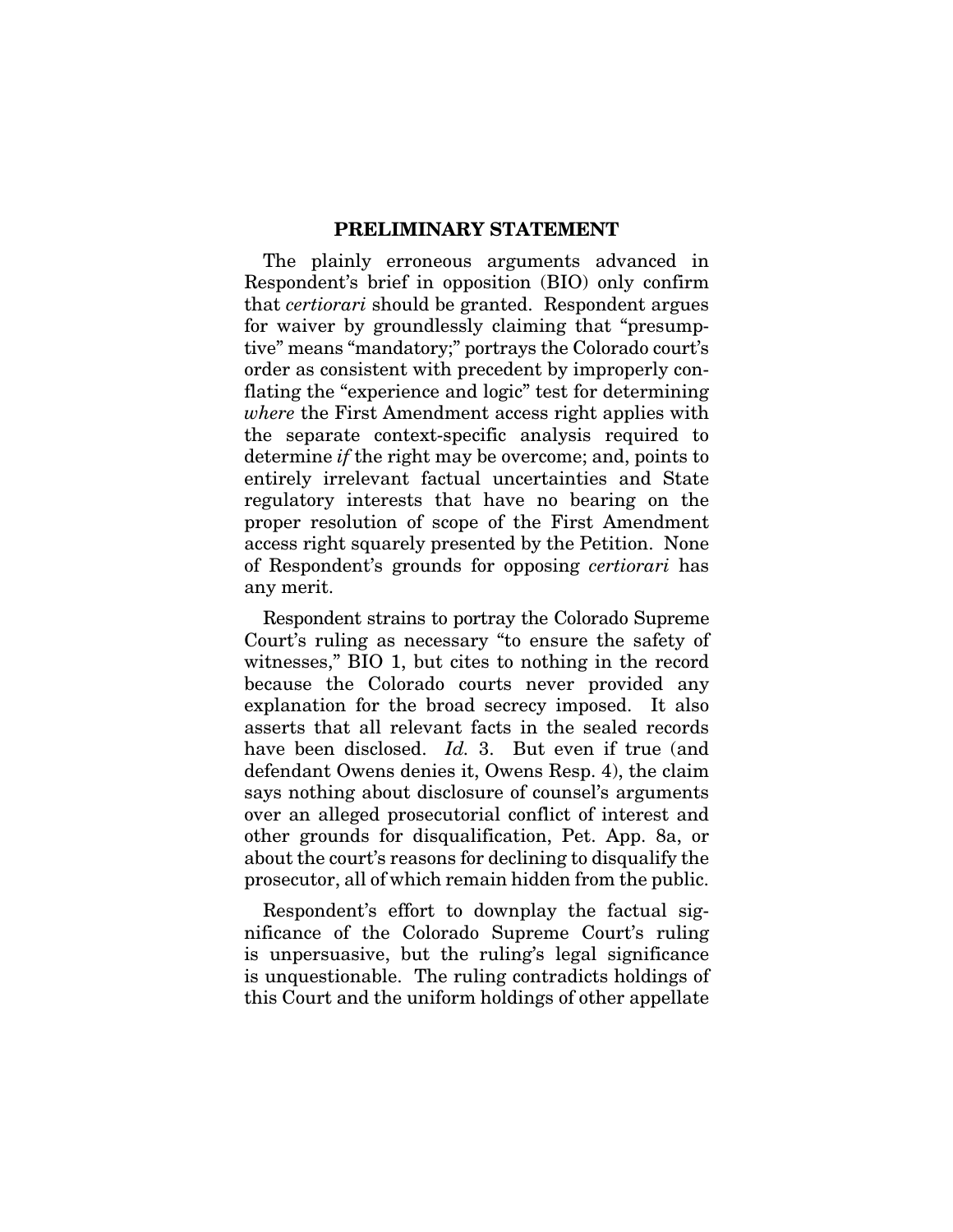courts. It eviscerates the First Amendment right of access to court records in this and every other case in Colorado, a state where more than 6,700 case files are reportedly undisclosed on court dockets and entirely invisible to the public today. *See* Pet. 26; *see also* Amicus Curiae Br. of Nine Colo. Media Orgs. 9-11. The singularly incorrect ruling of the Colorado Supreme Court warrants review and prompt reversal.

#### ARGUMENT

#### I. The Issue Presented Was Not Waived and Was Squarely Decided by the Colorado Supreme Court

Respondent contends that Petitioner waived its right to argue for the existence of a qualified constitutional access right because it supposedly argued previously for a mandatory access right, and also claims the Colorado Supreme Court "cabined its ruling to that issue," rejecting *only* the existence of an unqualified access right. BIO 10. Its contentions are flatly refuted by the record.

Respondent acknowledges that Petitioner argued for "a *presumed* right of access to documents on file in Colorado criminal cases," *id.* 7 (emphasis added), and that "[t]he Colorado Supreme Court unanimously rejected Petitioner's argument that the federal and state constitutions grant a *presumptive* right of access to documents filed in a criminal case" *id.* 5 (emphasis added). But Respondent unfathomably reads "presumptive" to mean "mandatory" and "unqualified." *See id.* 4, 5, 8-10. This definitional distortion is the lynchpin of Respondent's argument that Petitioner waived the right to seek review of whether a "*qualified* First Amendment right of access" applies to certain court records because it supposedly never argued for a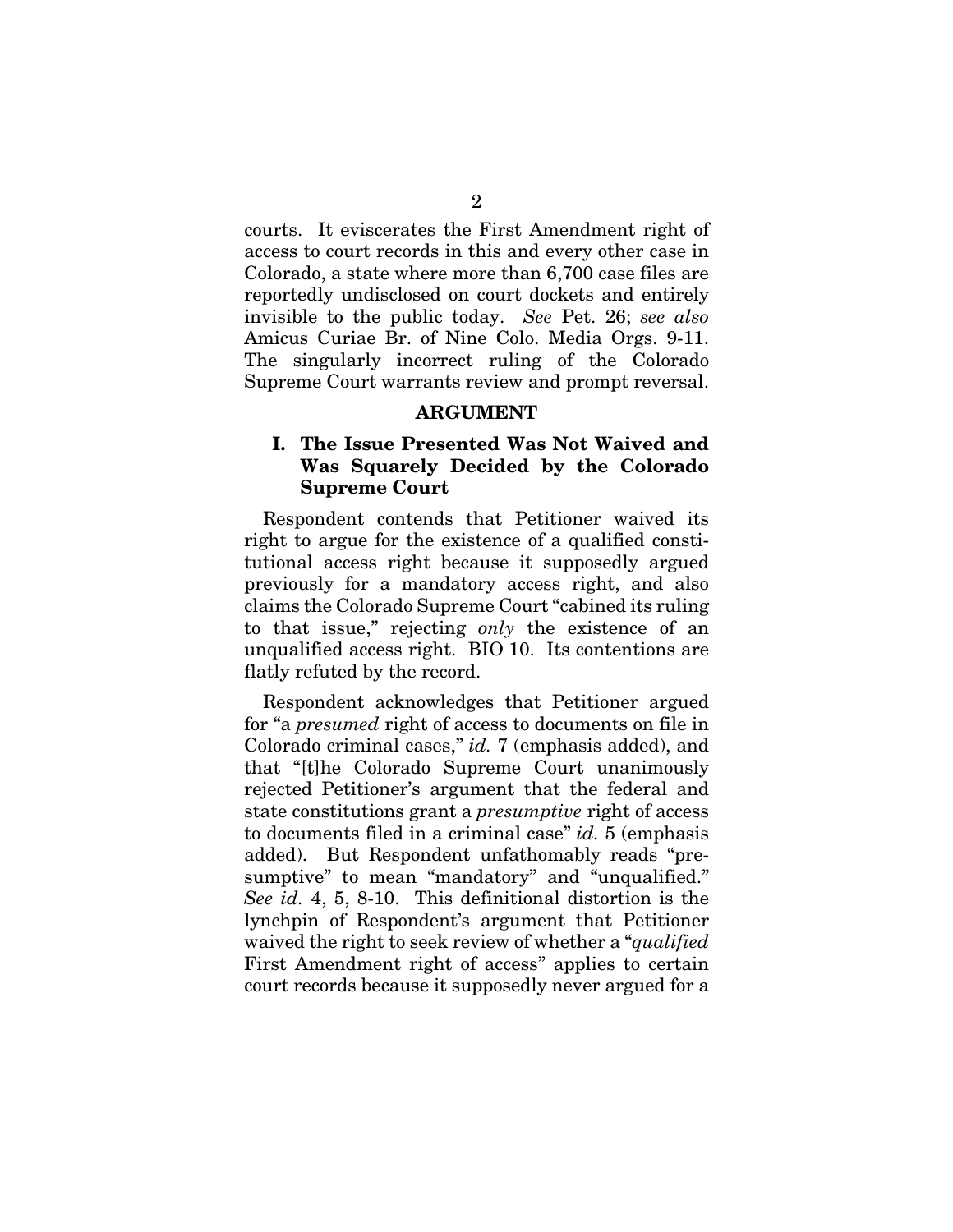"qualified right" until now. Pet. (i); BIO 8, 10. The argument is baseless.

As a threshold matter, Respondent's factual premise is wrong. In its motion to the district court, Petitioner did expressly characterize the constitutional right it was asserting as a "qualified" one. *See* Pet. App. 18a. But even if Petitioner had never used that term, Respondent's semantic argument is wrong because it rests upon a non-existent distinction between a "presumptive" right and a "qualified" one.

By any ordinary understanding, the two terms in this context mean the same thing: a "qualified" right is one that is "not complete or absolute;" a "presumptive" right is one that is "presumed in the absence of further information."2 Indeed, this Court has described the First Amendment access right interchangeably as "presumptive" or "qualified," without connoting the slightest distinction between the two terms. *Compare, Richmond Newspapers v. Virginia*, 448 U.S. 555, 598 (1980) (Brennan, J., concurring) (finding a constitutional "presumption of openness" for criminal trials that can be overcome or rebutted only by "sufficiently compelling" interests); *Press-Enterprise Co. v. Super. Ct.* ("*Press-Enterprise I*"), 464 U.S. 501, 567 (1984) (explaining that the "presumptive openness of jury selection" may only be overcome "by an overriding interest"); *with Press-Enterprise Co. v. Super. Ct.* ("*Press-Enterprise II*"), 478 U.S. 1, 13-14 (1986) (describing a "qualified First Amendment right

<u>.</u>

<sup>1</sup> *Qualified*, OXFORD DICTIONARY (2019), https:en.oxford dictionaries.com/definition/qualified.

<sup>2</sup> *Presumptive*, OXFORD DICTIONARY (2019), https:en.oxford dictionaries.com/definition/presumptive.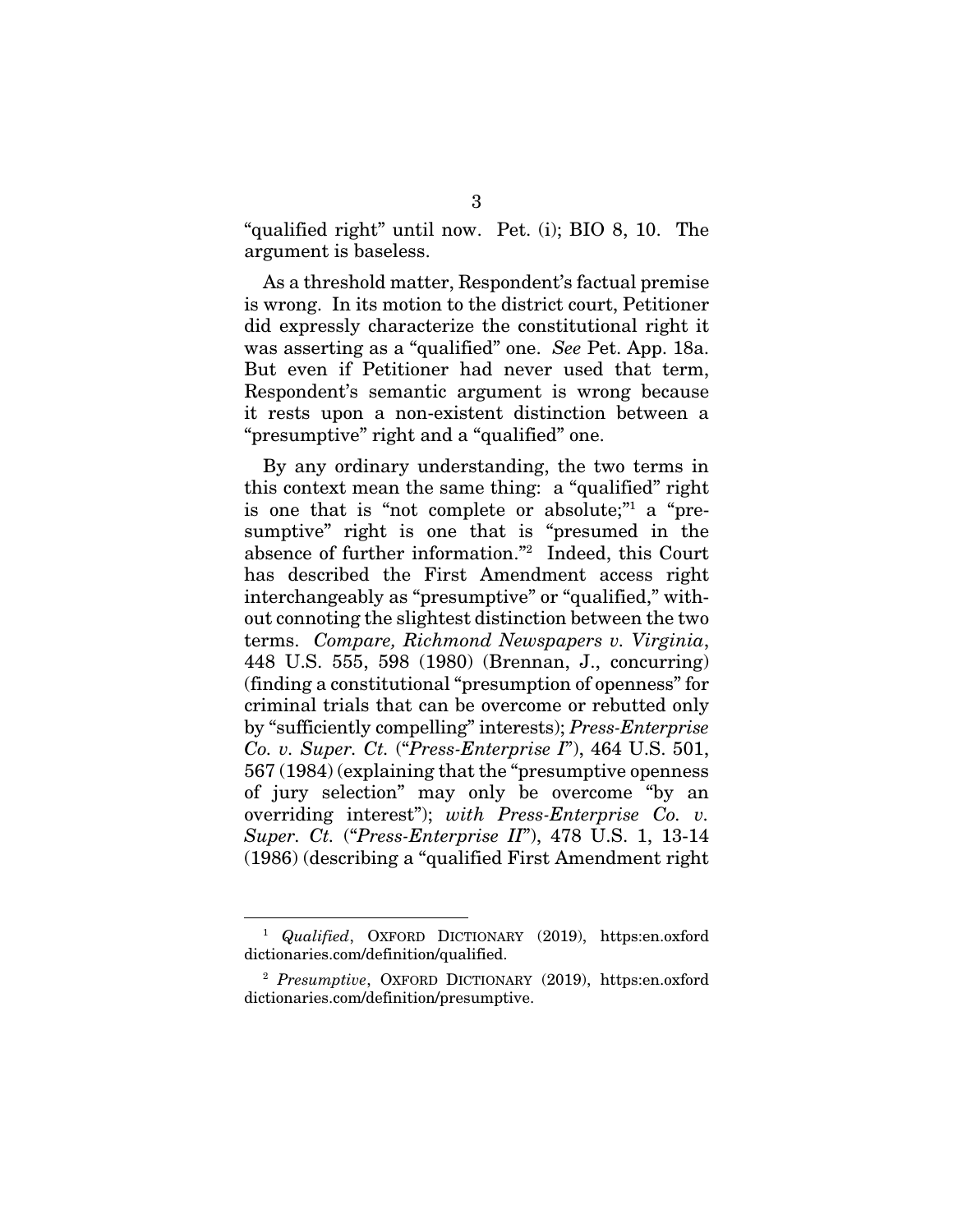of access" to pre-trial proceedings that requires a compelling interest to override).

All apart from the plain meaning of a "presumptive" right, Respondent's claim that Petitioner never made clear that it was asserting a qualified right is indefensible. Petitioner left no doubt that the access right it was advancing could be limited or overcome on a proper showing of need, both in its district court filings, *see* Pet. App. 20a, 24a, and in the Colorado Supreme Court, *see id.* 37a, 51a, 52a-56a, 63a-65a; BIO App. 4, 5, 6, 14, 21, 22, 24, 28. Its briefing to the Colorado Supreme Court, for example, made this point unambiguously clear:

This Petition urges the Court to clarify for trial judges throughout Colorado that under both state and federal constitutions, the public enjoys *a presumed* right of access to documents on file in Colorado criminal cases . . . and to hold, accordingly, that such judicial records may not be sealed from public view *in the absence of detailed and specific findings*, on the record, that (a) continued sealing is necessary to protect a governmental interest of the highest order (for example, to preserve the fair trial rights of the defendant), and (b) each of the myriad alternative means to protect that interest is either not available or not adequate to do so.

BIO App. 5 (emphasis added). Petitioner cited *Press Enterprise II* and its explanation of how the qualified right can be overcome,<sup>3</sup> and also cited lower court

-

<sup>3</sup> Respondent contends that because Petitioner specifically cited *Press-Enterprise II* for the first time in its "reply" brief to the Colorado Supreme Court it had waived its right to "change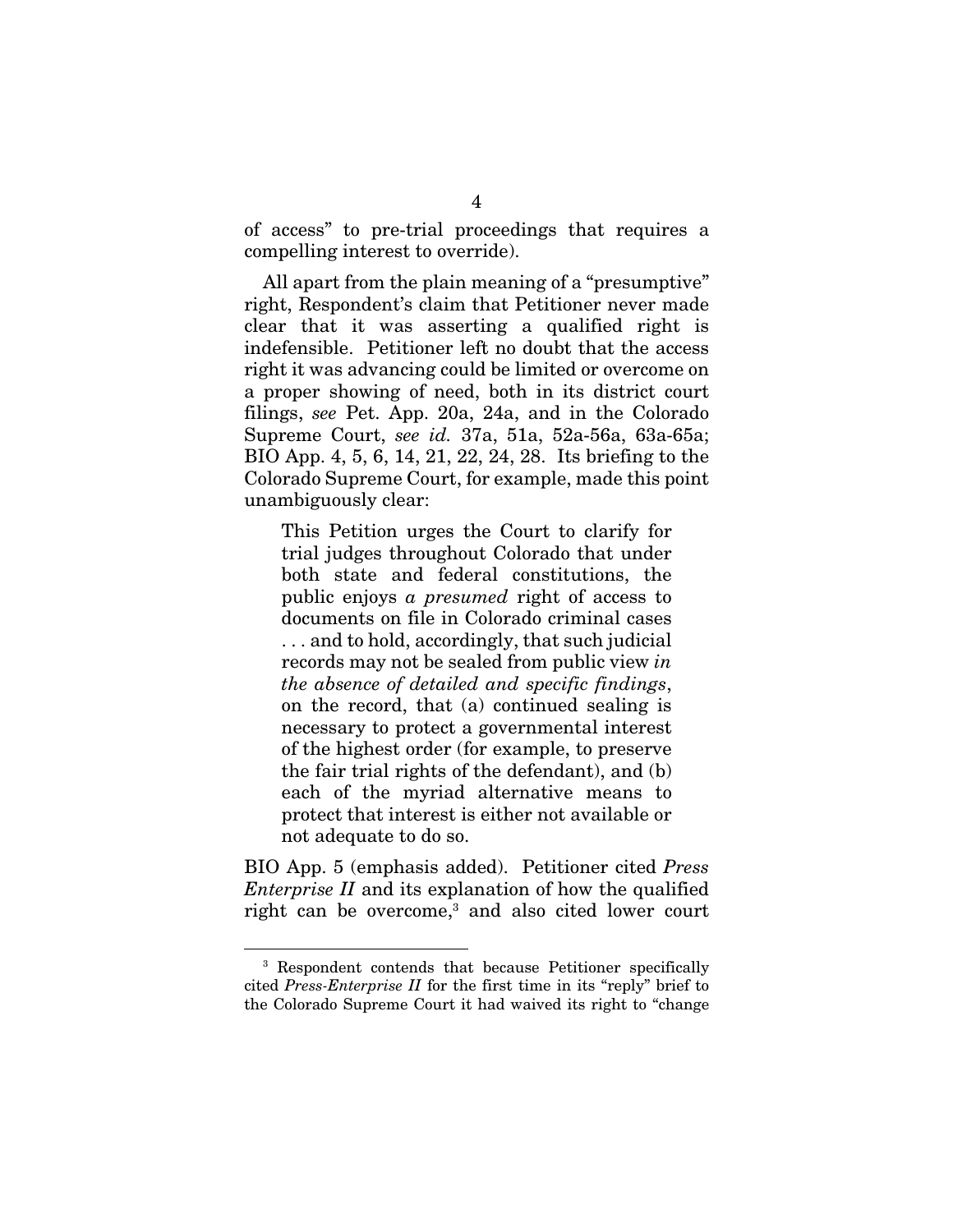opinions that themselves cited, explained and applied the *Press-Enterprise II* standard to overcome the access right. *See, e.g.*, Pet. App. 45a-49a; BIO App. 25 n. 3. Petitioner repeatedly asserted that the district court's sealing order did not comply with the First Amendment specifically because it did not contain the judicial findings needed to overcome the public's presumptive First Amendment access right. *E.g*., BIO App. 5, 6, 22, 24-26. The contention that Petitioner did not make clear it was asserting a qualified right that could be limited is entirely off base.

Even a simple side-by-side comparison of questions Petitioner presented to the Colorado Supreme Court and to this Court underscores the emptiness of Respondent's "waiver" argument: 4

<sup>&</sup>lt;u>.</u> course" at that point. BIO 9 n. 3. Both its premise and conclusion are incorrect. No new legal theory was presented in Petitioner's reply brief, and this Court, in any event, may consider the arguments made in Petitioner's reply as well as in its subsequent petition for rehearing. *See Erckman v. United States*, 416 U.S. 909, 911 n. 1 (1974) (finding argument persevered for *certiorari* review when raised for first time in petition for rehearing). The cases cited by Respondent, BIO 9, do not hold to the contrary.

<sup>4</sup> In preserving an issue in state court, "[n]o particular form of words or phrases is essential, but only that the claim of invalidity and the ground therefor be brought to the attention of the state court with fair precision and in due time. And if the record as a whole shows either expressly or by clear intendment that this was done, the claim is to be regarded as having been adequately presented." *New York ex rel. Bryant v. Zimmerman*, 278 U.S. 63, 67 (1928).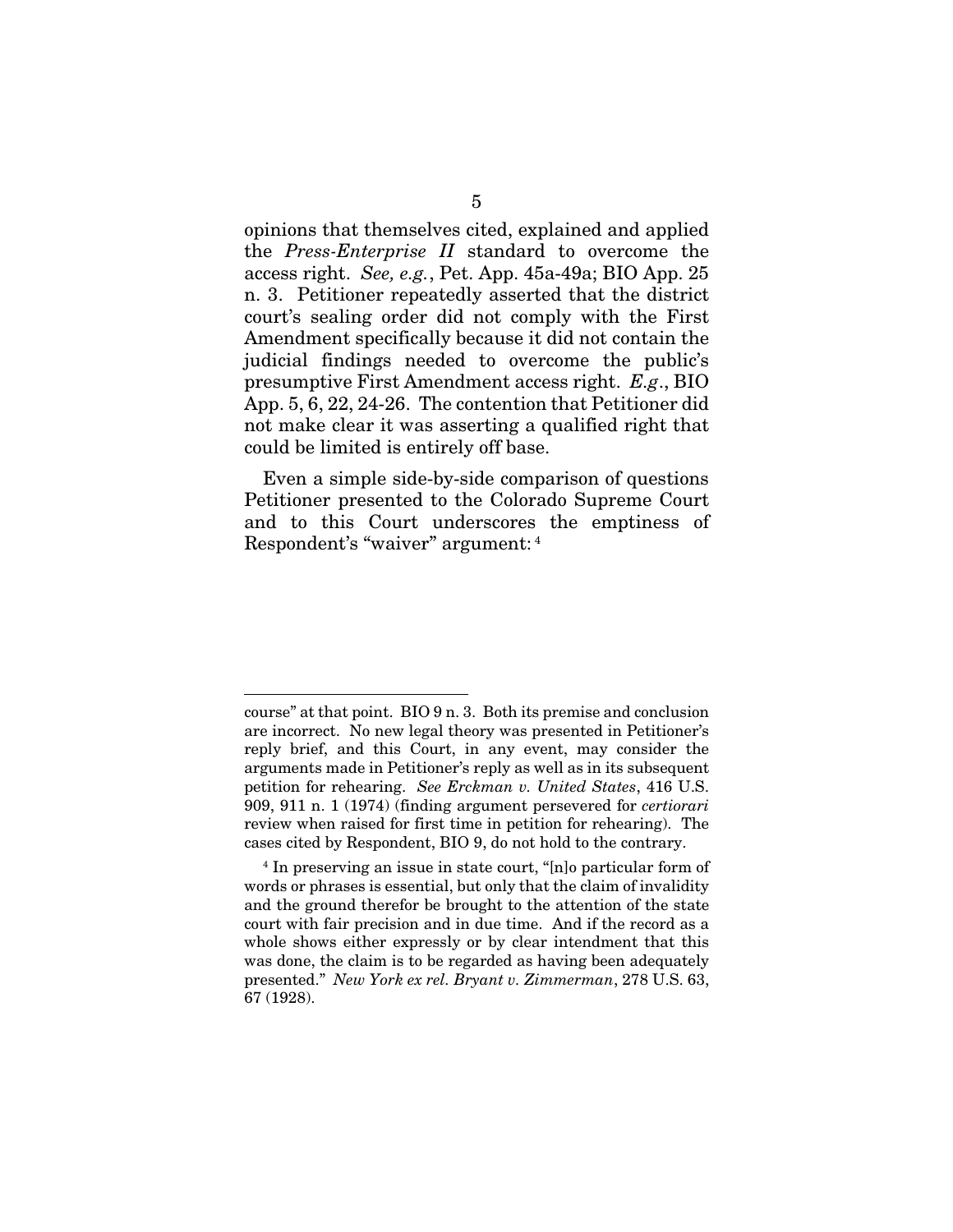#### C.A.R. 21 Petition Issue Presented (BIO App. 10-11)

- 1. Does the First Amendment right of public access apply to judicial records in the court file in a capital murder case, including briefs, judicial orders, and a hearing transcript related to allegations of prosecutorial misconduct? . . .
- 3. Did the District Court err by *failing to apply the appropriate constitutional standards* when it denied access to judicial records in the court file in a capital murder case, including briefs, judicial orders, and a hearing transcript . . . ? (emphasis added).

#### Question Presented (Pet. (i))

Does the public's qualified First Amendment right of access defined by this Court in a series of cases . . . apply to the substantive motion papers, hearing transcripts and court orders filed in a capital murder prosecution?

Nor is Respondent correct to suggest that the Colorado Supreme Court denied only a "mandatory" First Amendment access right and did not "reject the *qualified* right of access." BIO 10. Its Opinion does not differentiate between a mandatory and a qualified right; it differentiates between access to court proceedings and to court records and holds that there is no constitutional right whatsoever to the latter. As the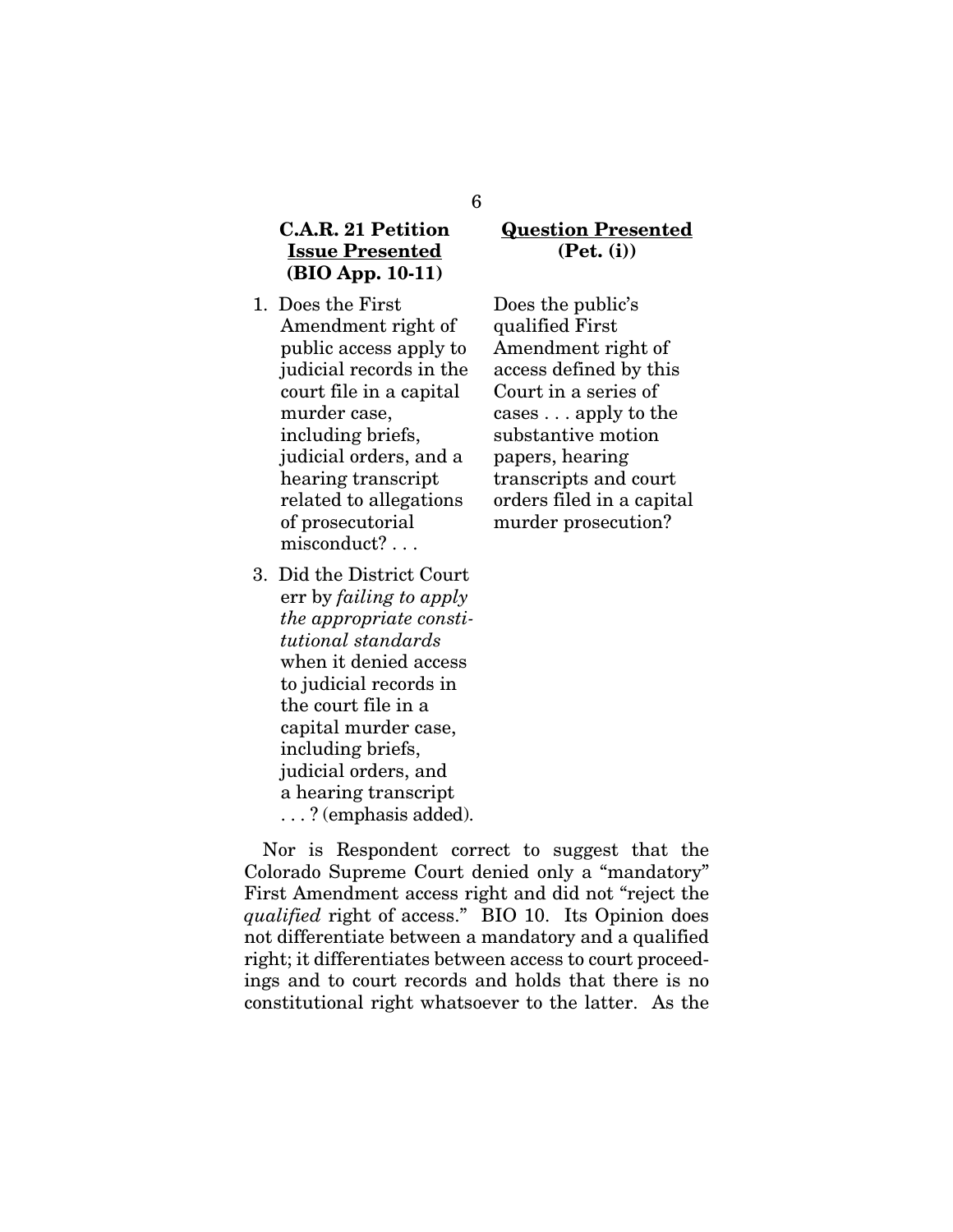Opinion states: "While presumptive access to judicial *proceedings* is a right recognized under both the state and federal constitutions, neither the United States Supreme Court nor this court has ever held that *records* filed with a court are treated the same way . . . . We decline to conclude [so] here . . . ." Pet. App. 3a (underlining added).

Petitioner never contended that the constitutional access right it asserted was absolute or irrebuttable, and the Colorado Supreme Court clearly understood that. Petitioner did not obscure the nature of the right it was asserting and it waived nothing.

#### II. The Colorado Supreme Court's Ruling Conflicts With Every Other State Court of Last Resort and Every Circuit That Has Addressed the Question Presented, and With This Court's Opinions in the Two *Press-Enterprise* Cases

Respondent is equally in error in its portrayal of the Colorado court's ruling as consistent with precedent. Respondent admits, as it must, that "circuit courts have uniformly applied" the experience and logic test articulated by this Court "to proceedings and records alike." BIO 11 n. 3. But Respondent then argues that the Colorado Supreme Court did not break from this precedent because other cases do not require "unfettered" access to "any and all court records," *id.*  11, and claims the Colorado court did not expressly "disavow the context-specific analysis that *Press-Enterprise II*'s test contemplates." *Id.* 13-14. The argument misstates both the prior holdings of other courts and the holding of the Colorado Supreme Court.

In each of the Circuit Court cases cited by Respondent (a subset of those catalogued by Petitioner, Pet. 17-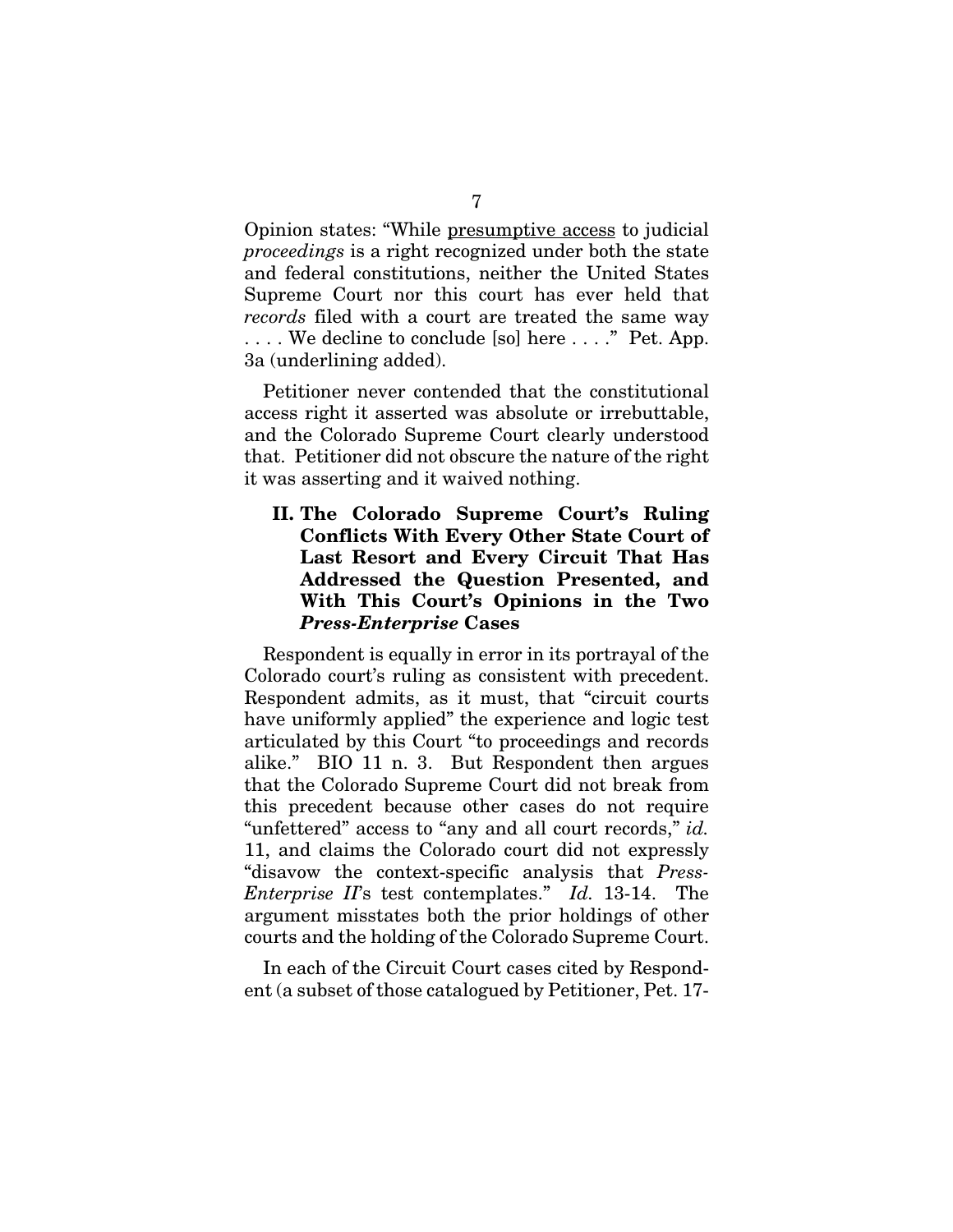19), the courts held that the First Amendment access right does indeed *apply* to judicial records where the "experience and logic" test articulated in *Press Enterprises II* is satisfied; no court rejected the existence of a First Amendment right of access to substantive motion papers, hearing transcripts or judicial orders, as did the Colorado Supreme Court. *See* Pet. 17-19; BIO 11-13.

Several of the cited courts, on proper factual findings, did seal records after finding them subject to the First Amendment access right, but they did so by applying the separate standards also articulated in *Press Enterprises II* for determining when the access right may be limited. *See* Pet. 11-14. Those standards require a substantial probability of harm to a compelling interest and the absence of available alternatives. This is a "context-specific" analysis that must be undertaken only if the "experience and logic" test first establishes that the right of access applies to the type of record at issue. *See, e.g*, *United States v. Smith*, 776 F.2d 1104, 1105 (3d Cir. 1985) (finding a right of access to bills of particulars that was overridden by "risk of serious injury to third parties")); *United States v. Valenti*, 987 F.2d 708, 714 (11th Cir. 1993) (finding a right of access to transcripts that was overridden by "compelling interest in the protection of a continuing law enforcement investigation"). Respondent's argument entirely misses this distinction.

Respondent also misstates the holding of the Colorado Supreme Court in portraying it as consistent with precedent. The Colorado court's ruling rejects outright the notion that there is ever any First Amendment right of access to court records. It thereby precludes any need for factual findings to justify sealing or to consider the availability of alternatives,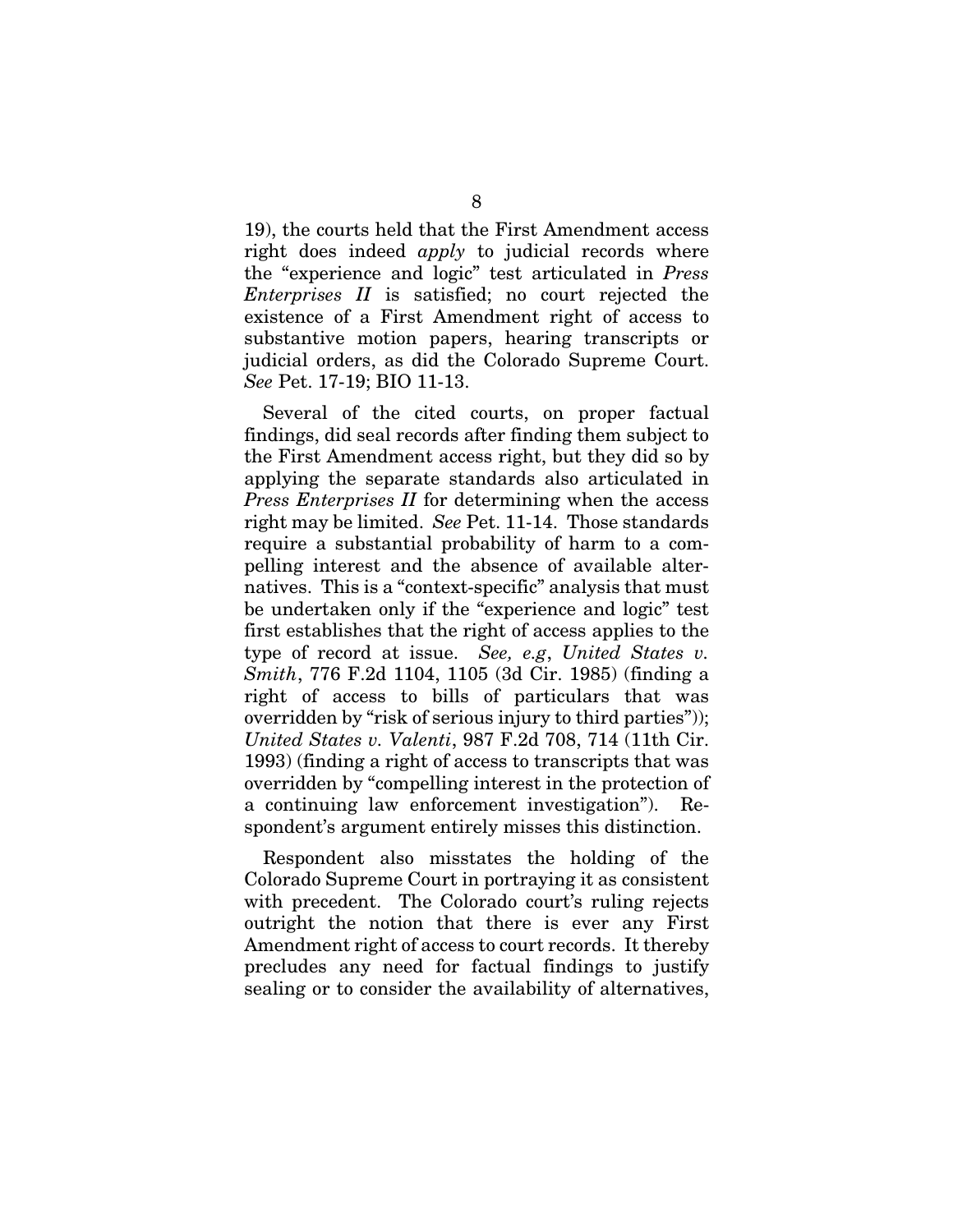and thus does indeed "disavow the context-specific analysis that *Press-Enterprise II*'s test contemplates." *See* Pet. App. 5a-6a.

This holding contradicts the uniform, stable and unanimous view of every other State Court of last resort and every federal Court of Appeals to have addressed the issue, Pet. 17-19, and its rejection of any constitutional right of access to a hearing transcript in a criminal case directly contravenes this Court's holdings in both *Press-Enterprise* cases. *See* Pet. 13- 14 & n. 2; Pet. App. 64a n. 1.

#### III. No Factual Disputes or Issues Uniquely Within the Province of State Law Are Raised by This Petition

Equally unavailing is Respondent's contention that this case does not present a good vehicle for resolving the important constitutional issue presented. There is no proper prudential reason to defer to the Colorado Supreme Court's categorical rejection of any First Amendment right of access to court records.

*First*, there is no disagreement about the nature of the four judicial records sealed without judicial findings in this case. Pet. 2; BIO 3. To determine whether the First Amendment access right applies to these *types* of court records, there is no need for "any detailed argument over the substance of the sealed material," as Respondent wrongly suggests. BIO 16. The opinion of the Colorado Supreme Court says nothing about reviewing the sealed records and contains no discussion of their contents.<sup>5</sup> It rejects the

-

<sup>5</sup> Nothing in any of the rulings of the Colorado courts supports Respondent's assertion that they "confirmed" the sealed information has "no bearing on Mr. Owens claims of prosecutorial misconduct or any substantive issue connected with his trial,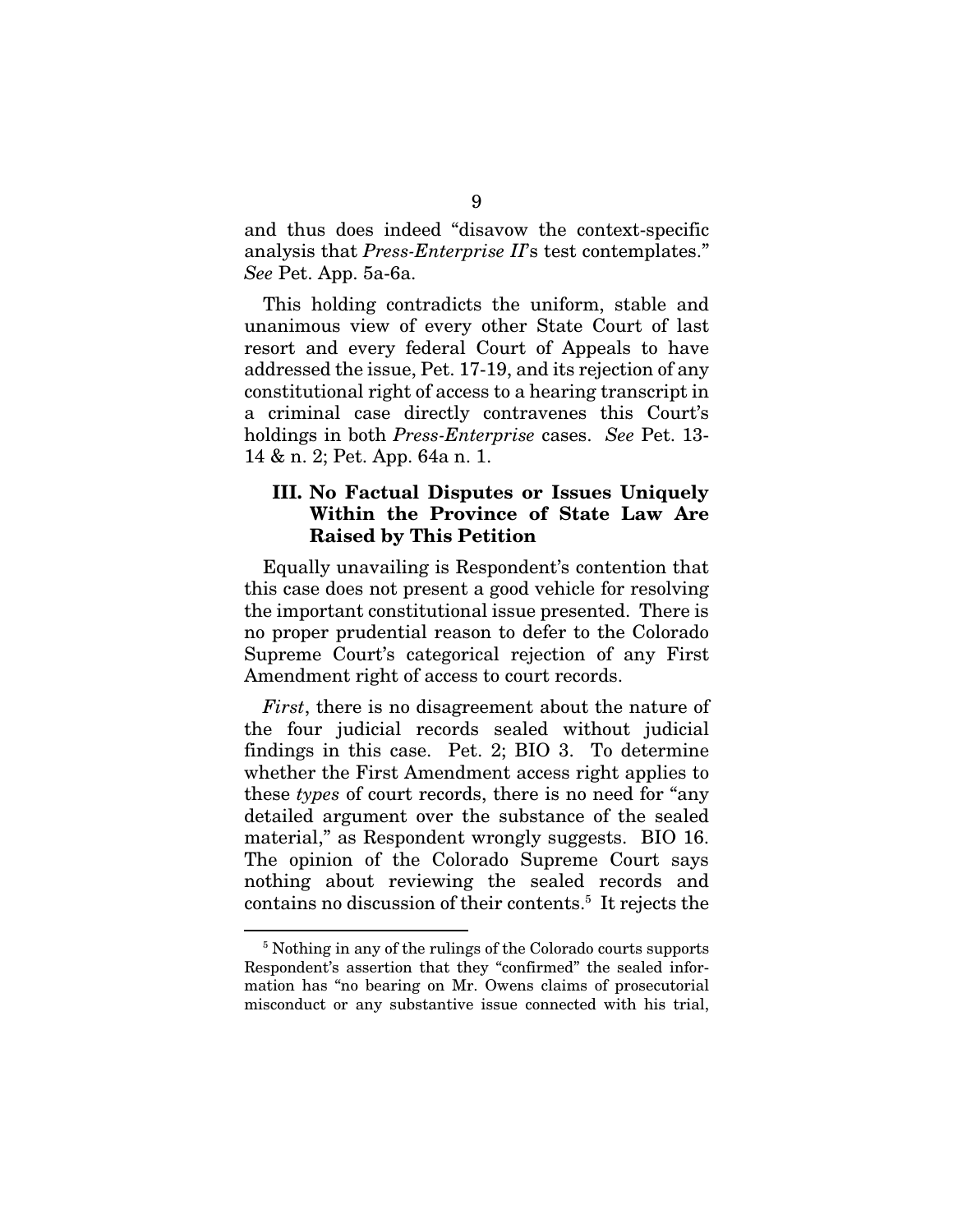existence of any First Amendment right to inspect these types of records without making any factual findings at all.

Which portions of the sealed records were subsequently made available for public inspection may be in dispute,6 but the nature and extent of the limited disclosures that have been made has no bearing on the resolution of the constitutional issue presented. Whether these particular records can remain sealed, in whole or in part, in a manner consistent with the First Amendment access right is an issue to be resolved on remand. The record of this proceeding clearly and squarely frames the actual question presented—whether the First Amendment access right applies to substantive motions, transcripts and orders in a criminal case. *See* Pet. (i), 11, 28.

*Second*, Respondent's purported concern for protecting the confidentiality of subjects traditionally within "the exclusive province" of the States is misdirected for similar reasons. The legal issue presented is the scope of a right extended to all citizens by the First Amendment to the United States Constitution, an issue firmly within the province of this Court. Indeed, this Court's own precedents defining the scope of the First Amendment access right have all arisen out of state court criminal prosecutions conducted pursuant to procedures expressly authorized by state law. *See Richmond Newspapers*, 448 U.S. at 580 (applying First Amendment right to murder trial closed pur-

<u>.</u>

appeal, or post-conviction proceeding[s]." BIO 1. BIO 1, 14-15; Mot. for Leave 2.

<sup>6</sup> Respondent contends that "the unsealed material . . . contained 'all of Owens' factual allegations of prosecutorial misconduct.'" BIO 14. Owens disagrees. Owens' Resp. 4.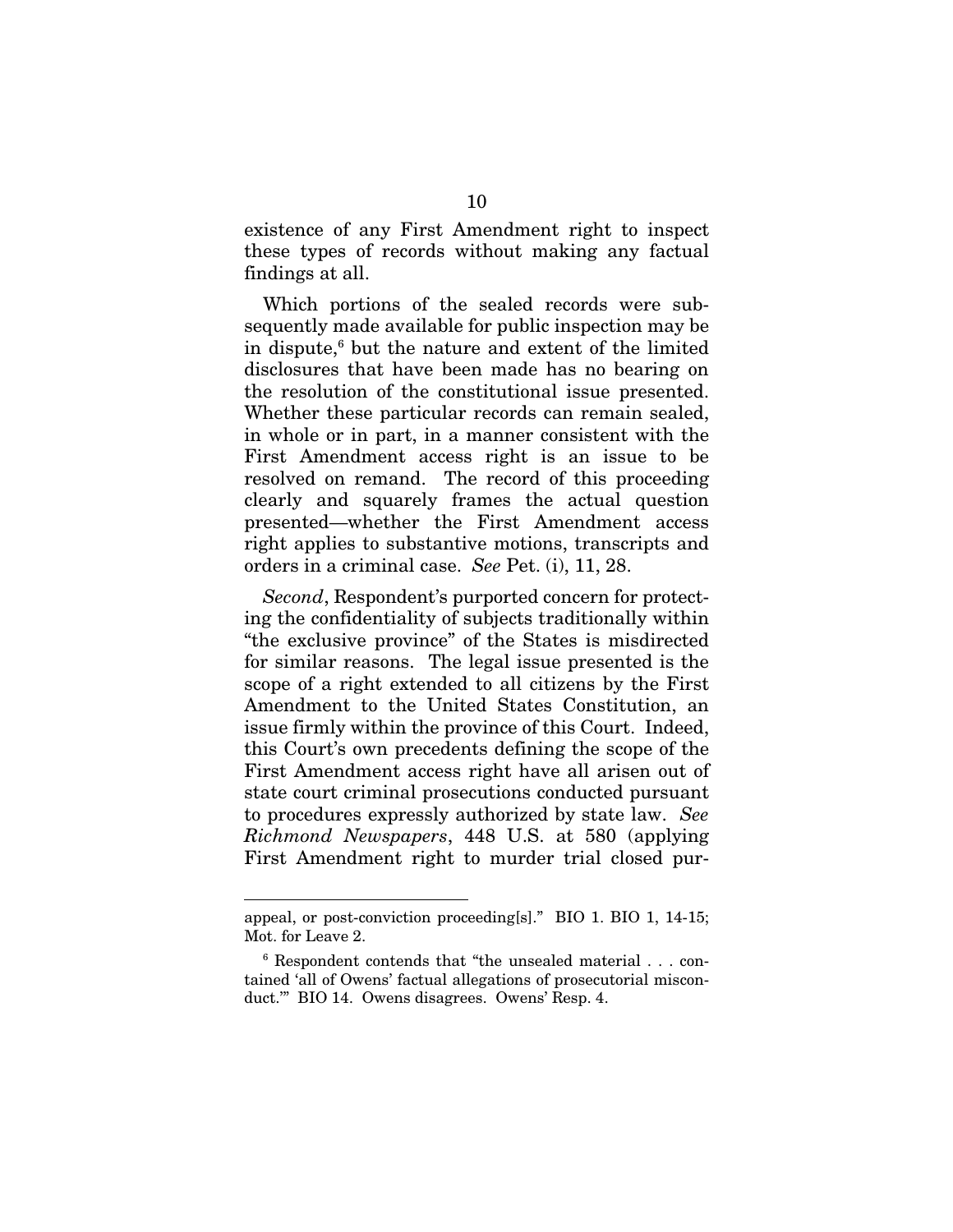suant to state statute); *Globe Newspaper Co. v. Super. Ct.*, 457 U.S. 596, 610-11 (1982) (applying First Amendment right to testimony of minor victim of sex crime closed pursuant to state statute); *Press-Enterprise I*, 464 U.S. at 505-13 (applying First Amendment right to jury selection closed pursuant to state supreme court supervisory instruction); *Press-Enterprise II*, 478 U.S. at 10 (applying First Amendment right to preliminary proceedings in murder trial closed pursuant to state statute).

Petitioner previously requested the Colorado Supreme Court to remand with directions to either make the findings required by the First Amendment to maintain the records under seal, in whole or in part, or to unseal them. BIO App. 5. Its Petition seeks nothing more from this Court.